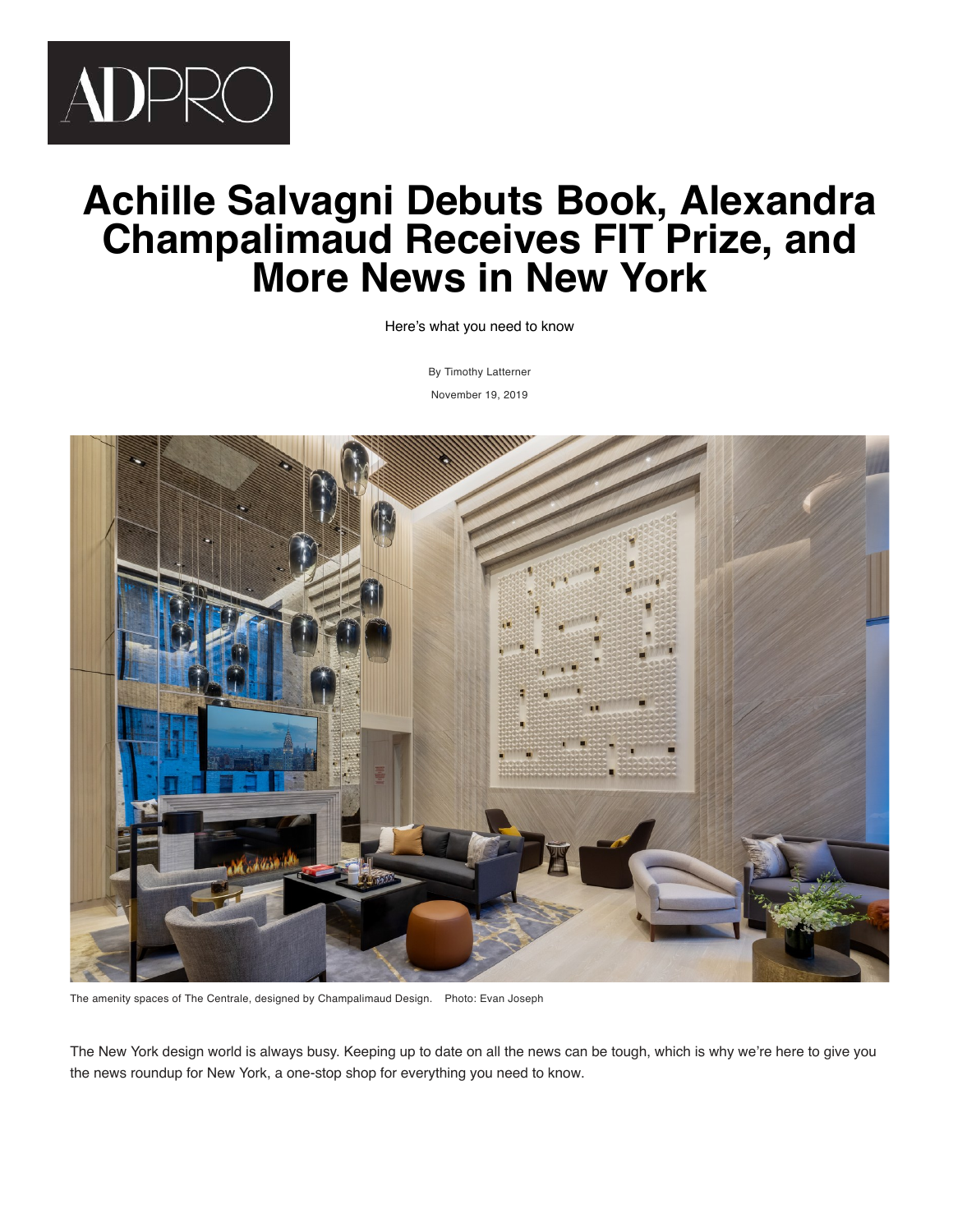# **Events**

#### **Achille Salvagni to Debut New Book at Maison Gerard**

[Maison Gerard](https://www.architecturaldigest.com/gallery/maison-gerard-celebrates-achille-salvagni) is welcoming guests to celebrate the launch of a new [book](https://www.architecturaldigest.com/story/best-new-interior-design-books-fall-2019) on architect and designer Achille Salvagni on November 19 from 6 to 8 p.m. Salvagni and author Pilar Viladas will be available to sign books and chat over refreshments. The evening is taking place in the Elizabeth Collective at 10 West 56th Street.

#### **Crosby Street Hotel to Host Curated Art Walks**

After overhauling its art program, The Crosby Street Hotel, owned and designed by [Kit Kemp](https://www.architecturaldigest.com/story/kit-kemps-new-book-design-thread-color-collecting), is hosting art tours guided by local artist Lyora Pissarro. After making their way through the hotel's collection, guests will then venture off to galleries in Chelsea and Tribeca as part of the tour. The tours cost \$110, or \$155 with the inclusion of a light lunch afterward at the Crosby Street Hotel. The next tour is November 23, and starts at 10:30 a.m. Designers can purchase tickets [here](https://www.firmdalehotels.com/hotels/new-york/crosby-street-hotel/firmdale-art-walks/).

#### **East Hampton House Tour to Showcase East End's Finest**

Those heading out to the [East End](https://www.architecturaldigest.com/story/classic-east-hampton-home-with-modern-colorful-twist) for the Thanksgiving holiday should mark their calendars for the East Hampton House Tour. Peek inside some of the most incredible homes in the hamlet on November 30 between 1 and 4:30 p.m. Now in its 35th year, the event also follows a kickoff party the night before from 6 to 8 p.m. at the Maidstone Club. Tickets can be purchased in person at Clinton Academy from 10 a.m. to 4 p.m. on Friday, November 29, and from 10 a.m. to 3 p.m. on Saturday, November 30.

#### **IFDA to Celebrate Rising Stars at FAIR Showroom**

The New York chapter of the International Furnishings and Design Association (IFDA) will host an event on November 21 to celebrate the "Rising Stars of Design." The event is located at FAIR, Brad Ford's showroom at the New York Design Center at 200 Lexington Avenue, from 5:30 to 8 p.m. Designer [Amy Lau](https://www.architecturaldigest.com/story/what-would-amy-lau-and-ed-bakos-design-on-or-along-the-hudson-river) will serve as the emcee for the evening.

# **Party of the Week**

#### **1stdibs Fêtes 1stdibs 50**

Last week, guests gathered in the sprawling gallery of 1stdibs, just south of Hudson Yards, to celebrate the third iteration of the 1stdibs 50, a grouping of some of the most talented designers working today. There were several open bars serving drinks, canapés being passed on trays, and a sectioned-off maze of art and design pictures, where everyone from Bill Sofield to [1stdibs](https://www.architecturaldigest.com/story/whats-happening-to-dealer-names-on-1stdibs) CEO David Rosenblatt could be spotted feeling their way through.

"The 1stdibs 50 is a unique grouping of designers who possess talent, discernment, historical knowledge, a touch of playfulness, and the ability to make a space truly soar," Anthony Barzilay Freund, editorial director of 1stdibs, tells AD PRO. "These men and women are inspiring, in the true sense of the word. We salute their remarkable achievements."

# **Openings**

#### **Area Opens on Fifth Avenue**

New York–based [bedding](https://www.architecturaldigest.com/topic/bedding) and accessories company Area has opened a new showroom at 1 Fifth Avenue. The showroom will also feature a rotating selection of other artists and designers' works. On view now are pieces by Klein Reid, a Brooklyn ceramics studio.

#### *Aalto + Chamberlain* **Debuts at the Judd Foundation**

Coming straight from Donald Judd's architectural office in Marfa, Texas, the furniture and paintings of two accomplished creators will be on display at the Judd Foundation's Spring Street outpost starting on November 21. The exhibition, *Aalto + Chamberlain,* features furniture from Alvar Aalto and paintings by John Chamberlain, and is co-managed by Aalto's Finnish furniture brand Artek.